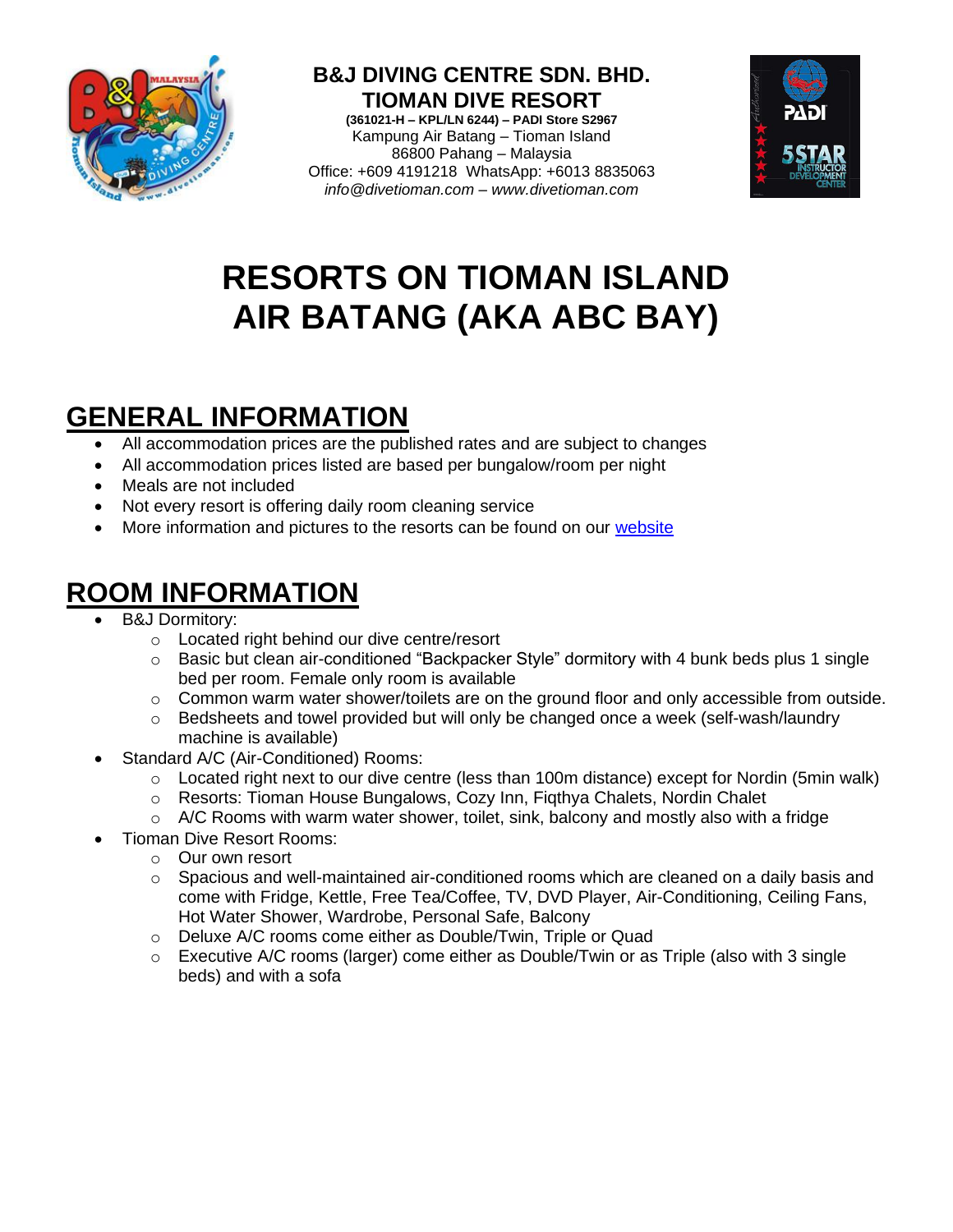## **OWNED BY B&J DIVING CENTRE**

### **TIOMAN DIVE RESORT – AIR BATANG (aka ABC)**

#### **WEEKDAY RATES (NIGHT OF SUNDAY TO THURSDAY)**

| <b>ROOM TYPE</b>                                                                                                                                                      | <b>BEDS</b>                                                   | <b>SHOWER</b> | <b>FRIDGE</b> | <b>TV</b> | <b>PRICE</b> |  |
|-----------------------------------------------------------------------------------------------------------------------------------------------------------------------|---------------------------------------------------------------|---------------|---------------|-----------|--------------|--|
| Deluxe A/C - Double/Twin                                                                                                                                              | 1 x double or 2 x single                                      | Hot           | <b>Yes</b>    | Yes       | MYR 290.00   |  |
| Executive A/ C - Double/Twin                                                                                                                                          | 1 x double or 2 x single                                      | Hot           | Yes           | Yes       | MYR 320.00   |  |
| Deluxe A/C - Triple                                                                                                                                                   | $1 \times$ double + $1 \times$ single                         | Hot           | <b>Yes</b>    | Yes       | MYR 340.00   |  |
| Executive A/C - Triple                                                                                                                                                | $1 \times$ double + $1 \times$ single<br>or $3 \times$ single | Hot           | <b>Yes</b>    | Yes I     | MYR 370.00   |  |
| Deluxe A/C - Quad                                                                                                                                                     | 1 x double, 2 x single                                        | Hot           | <b>Yes</b>    | Yes       | MYR 400.00   |  |
| * All rooms come with Fridge, Kettle, Free Tea/Coffee, TV, DVD Player Channels, Air-Conditioning,<br>Ceiling Fans, Hot Water Shower, Wardrobe, Personal Safe, Balcony |                                                               |               |               |           |              |  |

#### **WEEKEND RATES (NIGHTS OF FRIDAY AND SATURDAY + ANY PUBLIC HOLIDAYS)**

| <b>ROOM TYPE</b>                                                                                                                                                      | <b>BEDS</b>                                                   | <b>SHOWER</b> | <b>FRIDGE</b> | <b>TV</b>        | <b>PRICE</b> |  |
|-----------------------------------------------------------------------------------------------------------------------------------------------------------------------|---------------------------------------------------------------|---------------|---------------|------------------|--------------|--|
| Deluxe A/C - Double/Twin                                                                                                                                              | 1 x double or 2 x single                                      | Hot           | Yes           | Yes              | MYR 320.00   |  |
| Executive A/ C - Double/Twin                                                                                                                                          | 1 x double or 2 x single                                      | Hot           | Yes           | Yes              | MYR 360.00   |  |
| Deluxe A/C - Triple                                                                                                                                                   | $1 \times$ double + $1 \times$ single                         | Hot           | Yes           | Yes              | MYR 370.00   |  |
| Executive A/C - Triple                                                                                                                                                | $1 \times$ double + $1 \times$ single<br>or $3 \times$ single | Hot           | Yes           | Yes <sub>1</sub> | MYR 410.00   |  |
| Deluxe A/C - Quad                                                                                                                                                     | 1 x double, 2 x single                                        | Hot           | Yes           | Yes I            | MYR 440.00   |  |
| All rooms come with Fridge, Kettle, Free Tea/Coffee, TV, DVD Player, Air-Conditioning,<br>$\star$<br>Ceiling Fans, Hot Water Shower, Wardrobe, Personal Safe, Balcony |                                                               |               |               |                  |              |  |

### **B&J DORMITORY**

A basic but clean air-conditioned "Backpacker Style" dormitory with bunk beds on the 1<sup>st</sup> floor. Warm water shower/toilets are on the ground floor.

Bedsheets and towel provided but will only be changed once a week (self-wash/laundry machine is available). No room cleaning service will be provided hence you need to make-up your own bed.

| <b>TYPF</b><br><b>ROOM</b> | <b>BEDS</b>                                     | <b>SHOWER</b> | A/C | Fan | <b>PRICE</b>        |
|----------------------------|-------------------------------------------------|---------------|-----|-----|---------------------|
| B&J<br>⊃ormıtorv           | bed<br>single<br>bunk<br>$\lambda$<br>$\lambda$ | Hot           | Yes | Yes | <b>MYR</b><br>50.00 |

*\* Price is per person per night*